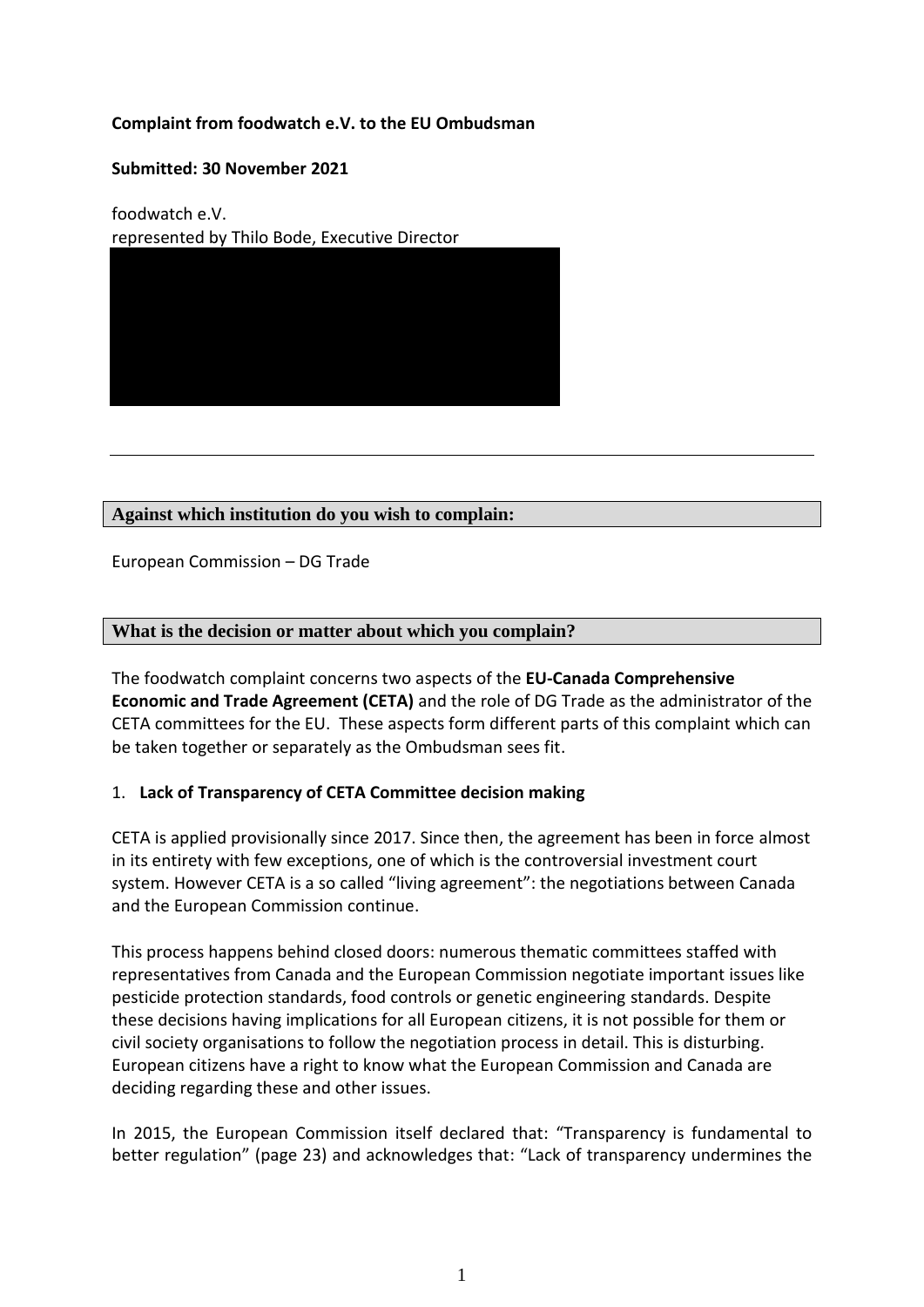legitimacy of EU trade policy and public trust" (page  $19$ ).<sup>1</sup> They go on to state that "Transparency should apply at all stages of the negotiating cycle from the setting of objectives to the negotiations themselves and during the post-negotiation phase." Yet, six years on, it is impossible to receive detailed information about the developments in CETA. Transparency must also continue in the implementation phase of a trade agreement.

An example: some pesticides that are banned in the EU because of their toxicity can be used in Canada. It also is no secret that Canada wants to get rid of the EU's precautionary principle as a basis of pesticide standards on EU imports. A lot of money is at stake. Canadian agricultural exports worth 1.88 billion EUR per year are affected by European standards on Minimum Residue Levels (MRLs) of pesticides. <sup>2</sup> Decisions on pesticide standards within CETA will have an impact on the food quality of 447 million EU citizens and their health. This is an issue of profound public interest and the negotiations on it should be public. Yet, we have no way of knowing what is being negotiated.

**The opacity of the committees' work undermines the trust of EU citizens and civil society. Furthermore, a public debate on the European Commission's negotiation strategy cannot take place because there is no information on their positions. There is also a higher probability of lobbying influence on the decision-making processes, when negotiations happen in secret with no public oversight.** 

Over the past two years, foodwatch has been working hard to find out what the European Commission and Canada are negotiating under the CETA trade agreement via publicly available documents as well as several access to documents requests (details in Annex 4 and Annex 5). We have learned little; the information is not satisfactory at all considering the sensitivity of the topics covered by CETA and the importance for the citizens of the EU. The accessible information is too superficial to get a real understanding of the negotiations between Canada and the European Commission.

Furthermore, we have the impression that parts of the requested preparatory documentation – namely briefing notes, emails, other internal correspondence, correspondence with stakeholders –, documents that clearly must exist, as well as minutes of different committees and documents and presentations discussed in the meetings of CETA committees have not been made accessible at all.

**We have been in contact with the European Commission/DG Trade regarding our concerns on the lack of transparency explaining that the information provided is inadequate. The European Commission made it clear that from their point of view, the publicly available information is satisfactory.** 

We do not agree. It already is a scandal, how much effort, time, and energy was necessary to receive at least a superficial overview regarding the Committees' meetings. To actually know the course of the discussions is not possible because the CETA Joint Committee decided at a certain point that detailed minutes of Committee meetings should no longer be

<u>.</u>

<sup>1</sup> Trade for All - [Towards a more responsible trade and investment policy \(europa.eu\)](https://trade.ec.europa.eu/doclib/docs/2015/october/tradoc_153846.pdf)

<sup>&</sup>lt;sup>2</sup> Ref. Ares  $(2021)1164445 - 1002/2021$ : Annotated Agenda 2020 Canada-EU CETA Agriculture Committee meeting, 21 September 2020 (included in Annex 5 as it is not publicly available)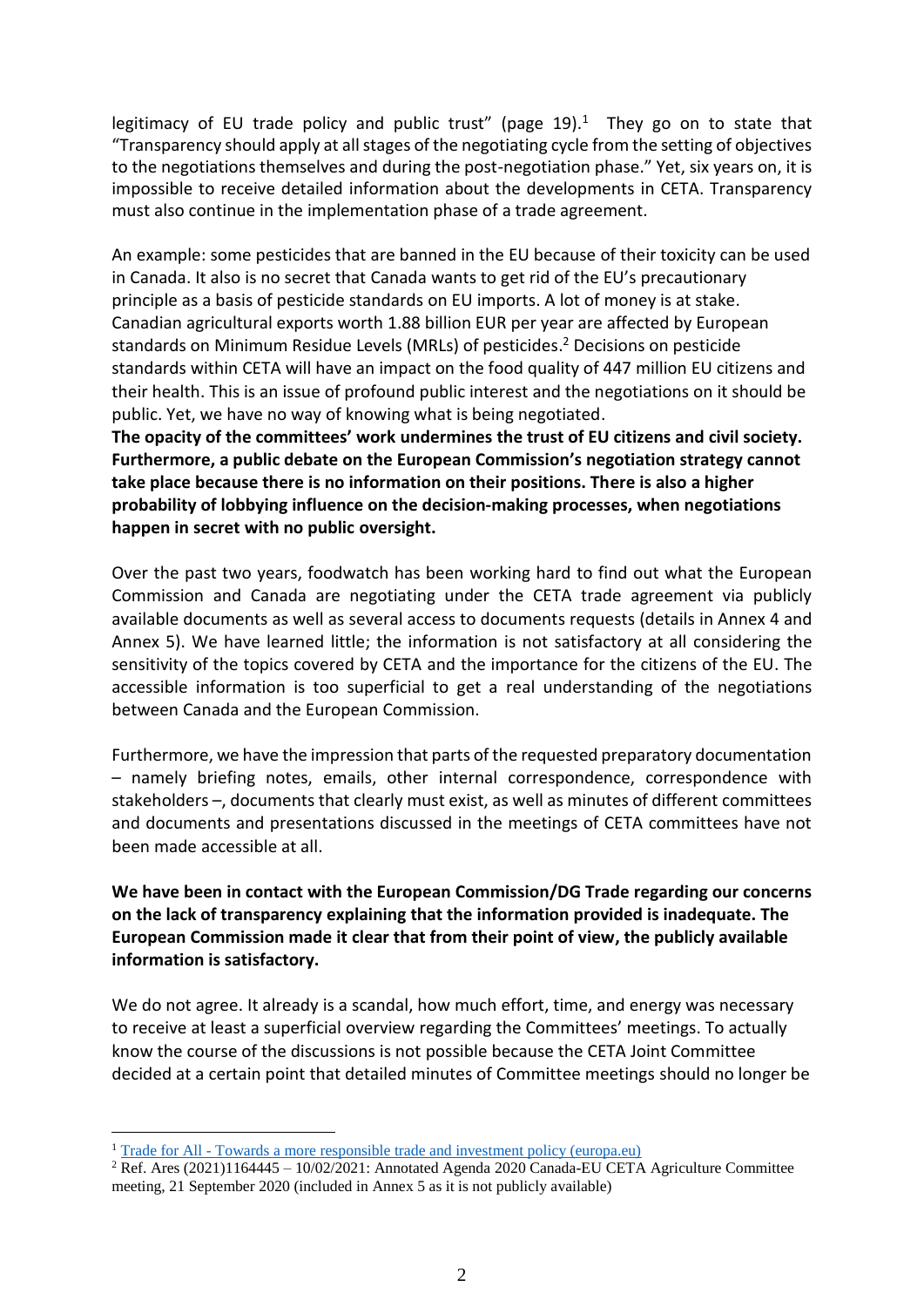taken. We only learned this in a zoom meeting with DG Trade in October 2020. We have asked for but still not received a written documentation of that decision.

# **All in all, the available published summary reports do not provide sufficient insight into the activities of the committees, which is necessary due to the importance of such negotiations and decisions.**

This is particularly regrettable when it comes to the adoption of binding decisions in the CETA committees that have de-facto legislative character (more on this aspect in point 2 of our complaint). It is crucial for democratic bodies to do such rule-making in a transparent manner that allows the underlying positions and assumptions (and alternatives) to be identified, especially on sensitive and critical issues such as pesticide or GMO regulation. To our knowledge, even Members of the European Parliament do not have access to more detailed information from the CETA committees – which also is adding to the second point we are raising in our complaint: the democratic deficit of CETA decisions due to a lack of accountability.

A detailed overview on the information available on CETA is attached as Annex 4 and Annex 5.

**2. Scope of the decision-making mandates of the CETA Committees and lack of democratic accountability of their decisions** 

**The second part of our complaint concerns the democratic deficits of CETA.**

**The CETA Committees' decisions can have far-reaching consequences for** EU citizens: for example on hygiene controls of meat imports or on pesticide safety standards. Many of those decisions are binding under international law. For example, once the responsible SPS Committee or the CETA Joint Committee recognizes standards for sanitary and phytosanitary measures in the context of import checks as equivalent, these standards can no longer be raised by one of the parties without engaging in consultations with the other. Unilateral changes would be a violation of international law. It is appalling that such decisions are made in secret (complaint 1) with no public debate and without the democratic control of the European or national parliaments.

**CETA is side-lining the European Parliament and thus the elected representative of the European citizens. The Council of the European Union agrees on the positions to be adopted on the EU's behalf in the Committees, whilst the European Parliament cannot express an opinion and is merely an observer.** No other mechanisms of parliamentary or public accountability of the CETA committees exist for their decisions.

As CETA is a living agreement, negotiations between Canada and the European Commission still go on. This happens behind closed doors in the treaty Committees. The Committees have far reaching mandates of decision-making that go far beyond application and implementation (see Art. 26.1 para. 4 CETA) of CETA. With their decisions, the committees can further **develop, supplement, implement or even amend the agreement, not only annexes.**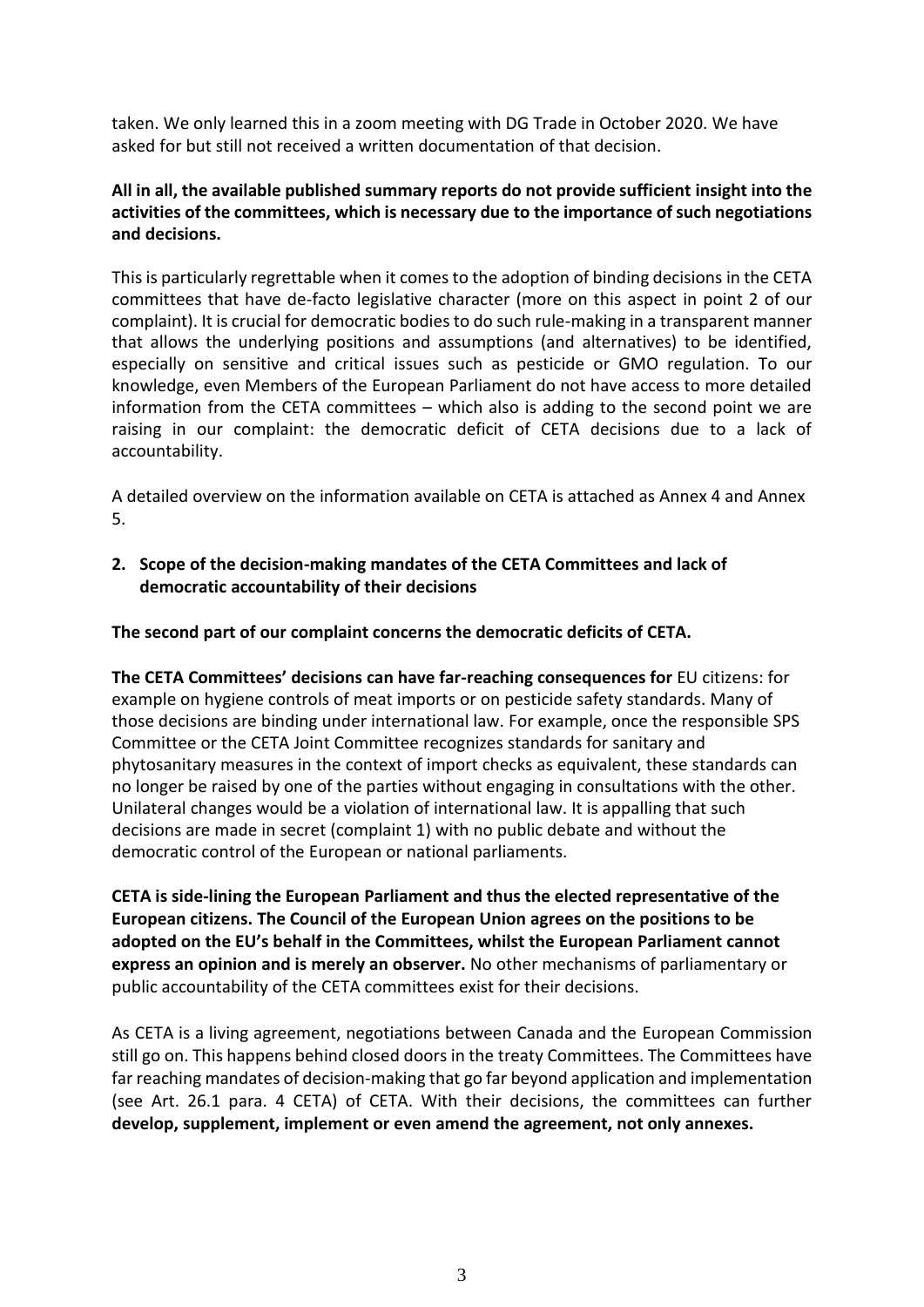This means essentially that the European and national parliaments, by ratifying CETA, give the executive a blank cheque. The parliaments are excluded from the decision-making procedure of the Committees. This is especially worrying because certain Committees, especially the Joint Committee, can even change the text of the CETA-agreement itself as well as the annexes. Some annexes or their sections have even been left empty and "to be agreed at a later stage" – it will be the Committees filling in the gaps later. For example Section B of Annex 5-E dealing with phytosanitary measures and parts of ANNEX 5-D dealing with the guidelines to determine, recognise and maintain equivalence. To our understanding, the Committees' decisions can thus lead to the lowering of EU public health control standards when e.g. accepting lower standards in Canada as equivalent to European standards.

## **foodwatch sees the side-lining of the parliaments in CETA as a severe democratic deficit that undermines the balance of power between European institutions.**

We have also confronted the European Commission/DG Trade with our concerns regarding the democratic accountability of the CETA Committee decisions. The European Commission in their letters simply stated that the implementation of CETA fully respects the relevant provisions of the EU Treaties and claimed that the Committees do not have the power to change the agreement.

We do not agree with this interpretation. The scope of Committee decisions is far reaching and has an internationally legal binding character. And these decisions are taken without the democratic control of the European Parliament. While the Committee's work may be in line with the relevant legislation, our concerns remain nonetheless. **The European Commission was not able to dispel our doubts about the democratic deficits of CETA.** 

**foodwatch maintains that the European Parliament must be substantially involved in the implementation of CETA.** Art. 218 (9) TFEU does not prevent the application of more intensive legitimation structures for committee decisions, nor does it explicitly exclude the European Parliament from being asked to consent. It would be in line with the institutional balance to observe the equality of the Council and the European Parliament also after the conclusion of trade agreements in the further development of bilateral trade relations through binding decisions of CETA committees.

Additionally, we think that CETA Committee decisions may lead to the freezing of EU standards, thus affecting the g-autonomy of the EU. For example, if the EU would like to raise its safety standards on pesticides. After a mutual recognition of pesticide standards, a unilateral raising of these standards would not be possible anymore without a consultation process with Canada. After much back and forth in letters, we finally learned from DG Trade, that the SPS Chapter of CETA is subject to dispute settlement. This means, if there was disagreement in such a consultation process, it could lead to be sanctioned by the CETA Dispute Settlement Panel for raising standards unilaterally. This setting will make it much more difficult to raise European standards in the future if e.g. new scientific insights are gained. Thus, CETA will potentially be freezing EU standards at the status quo.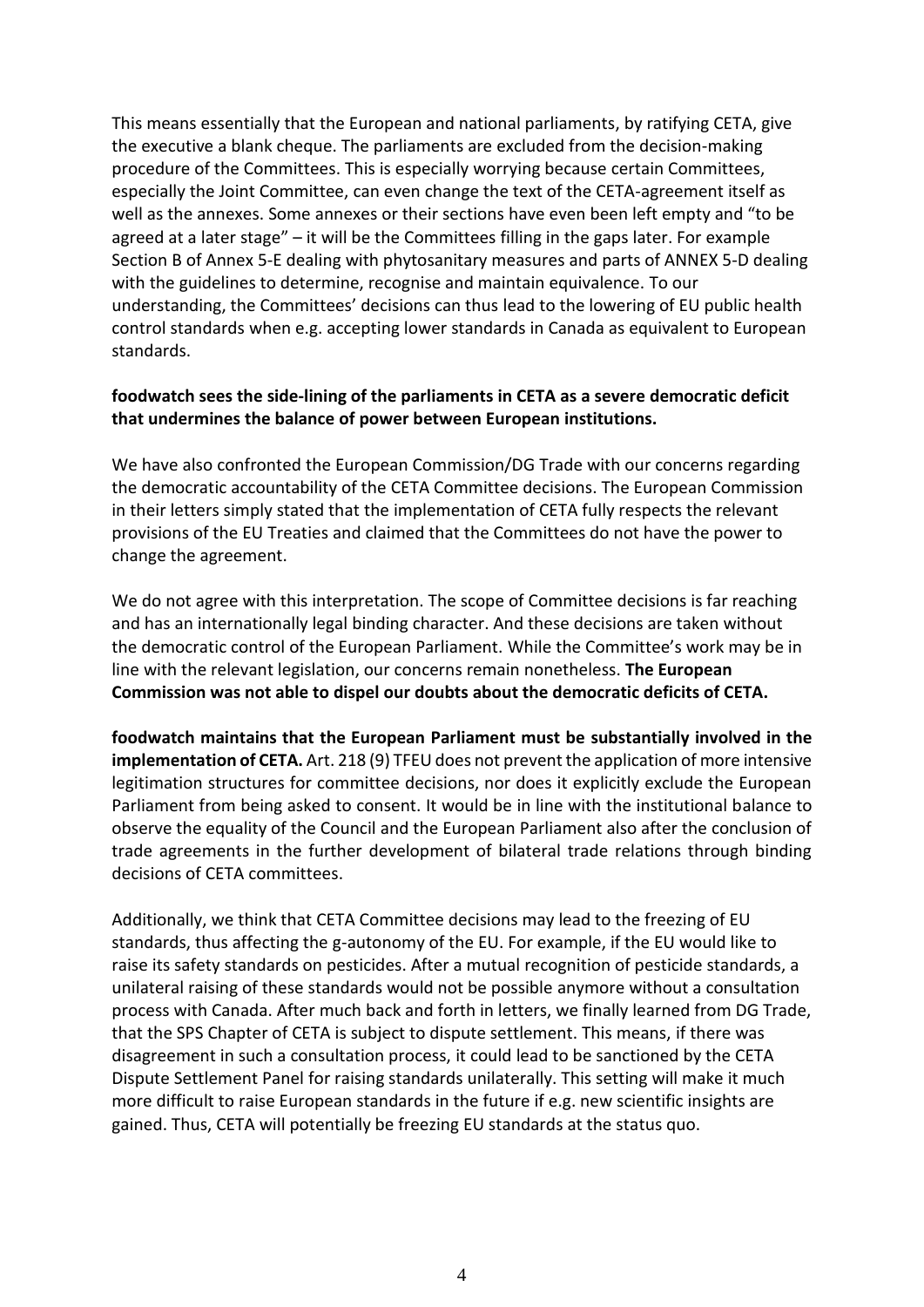**To sum up: The decision-making process in the committees provided for in CETA is setting a new and very high standard for the exercise of sovereign powers by executive bodies. In our opinion, such a comprehensive delegation of sovereign powers to treaty bodies requires a high degree of transparency and it causes a lack of democratic accountability.**

**foodwatch is deeply concerned about the lack of transparency and democratic accountability of the CETA Committees' work. We further think that CETA is affecting the governmental autonomy of the EU, as the internationally binding legal implications of CETA make unilateral changes in regulation very improbable when it can result in a dispute settlement process. These issues need to be tackled immediately.** 

A legal opinion on which we base our criticism is attached as Annex 2 as well as our letter exchange with the European Commission on the democratic deficits of CETA Committees in Annex 1.

## **When did you become aware of it?**

We became aware of the extent of the issues at a video meeting with DG Trade on 20 October 2020.

We received a legal opinion on the issue in February 2021 (Annex 2).

We then tried to get answers to our concerns via written exchange with the European Commission (Annex 1).

#### **What do you consider that the EU institution or body has done wrong?**

## **1. Lack of Transparency of CETA Committee decision making**

The European Commission is not putting in place its self-acclaimed intention to be more transparent in trade and investment negotiations. The information provided to the public or via access to documents requests do not allow an interested citizen or civil society to know and understand what is happening in CETA Committees. Further, we had the impression that certain types of documents (e.g. emails, briefing notes, correspondence with stakeholders) were not given to us via the access to documents requests. We also did not receive detailed minutes of committee meetings or documents and presentations discussed in the meetings of CETA committees. Far-reaching decisions are therefore being made out of the public eye, not to mention the lack of democratic scrutiny.

## **2. The scope of the decision-making mandates of the CETA Committees and the lack of democratic accountability of these decisions**

The CETA Committees can take far-reaching, internationally binding decisions that can change the content of the agreement and its annexes, thus the Committees have de-facto legislative competences. At the same time, there is no democratic control of these decisions, the European Parliament is side-lined in the CETA framework. The decisions taken on CETA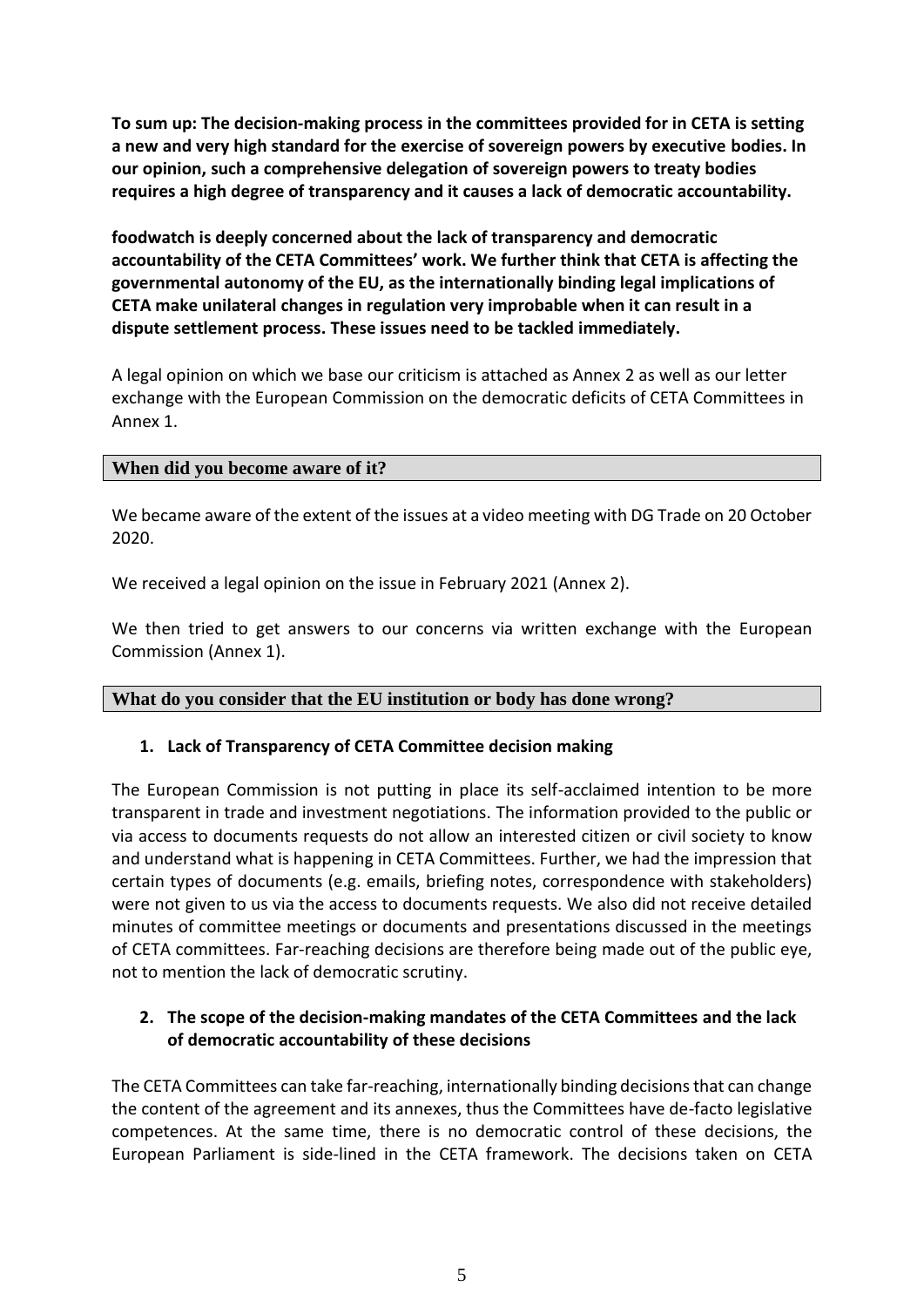committee decisions are lacking democratic accountability and public control. This needs to be tackled.

# **What, in your view, should the institution or body do to put things right?**

Concerning the far-reaching decision-making mandates of the committees and the lack of necessary democratic accountability of such decisions, the European Commission should as a first step acknowledge the gravity and extent of the issue.

Following that:

# **1. Lack of Transparency of CETA Committee decision making**

Detailed minutes of every committee meeting should be taken and made public, alongside a list of who was present at each meeting and the decisions taken. Presentations at meetings and other key documentation in the understanding of the discussions taking place must also be made available. Interested EU citizens must be able to understand how decisions that affect them are made and what is decided.

The access to documents regulation 1049(2001) does not exclude any source of information, therefore email correspondence (internal and external) as well as briefing positions that are relevant to the decisions being taken at the meetings must also be made public.

The Commission needs to be more proactive in its disclosure of information in order to meet its self-proclaimed aims of better transparency in trade. There must be a list of all available documentation – some immediately available and others that need to be requested, but which together will provide a complete picture of what is being discussed, by whom, what their positions are and what decisions are being taken.

# **2. The scope of the decision-making mandates of the CETA Committees and democratic accountability of those decisions**

The European Commission should initiate proceedings to institutionalise the involvement of the European Parliament in the CETA Committees' decisions. In line with democratic principles, the agreement of the European Parliament should be obligatory for decisions taken by CETA Committees so that democratic control and the balance between executive and legislative bodies is reinstalled. This would mean that important decisions cannot be made by the executive behind closed doors.

The time and resources need to be given to our elected representatives in order to be able to carry out this role effectively.

In addition there must be other checks and balances – via stakeholders and national parliaments as would be fit for such an open agreement as CETA.

In respect to the potential effect of CETA on the governmental autonomy of the EU and the internationally binding legal implications of such trade agreement, we suggest to include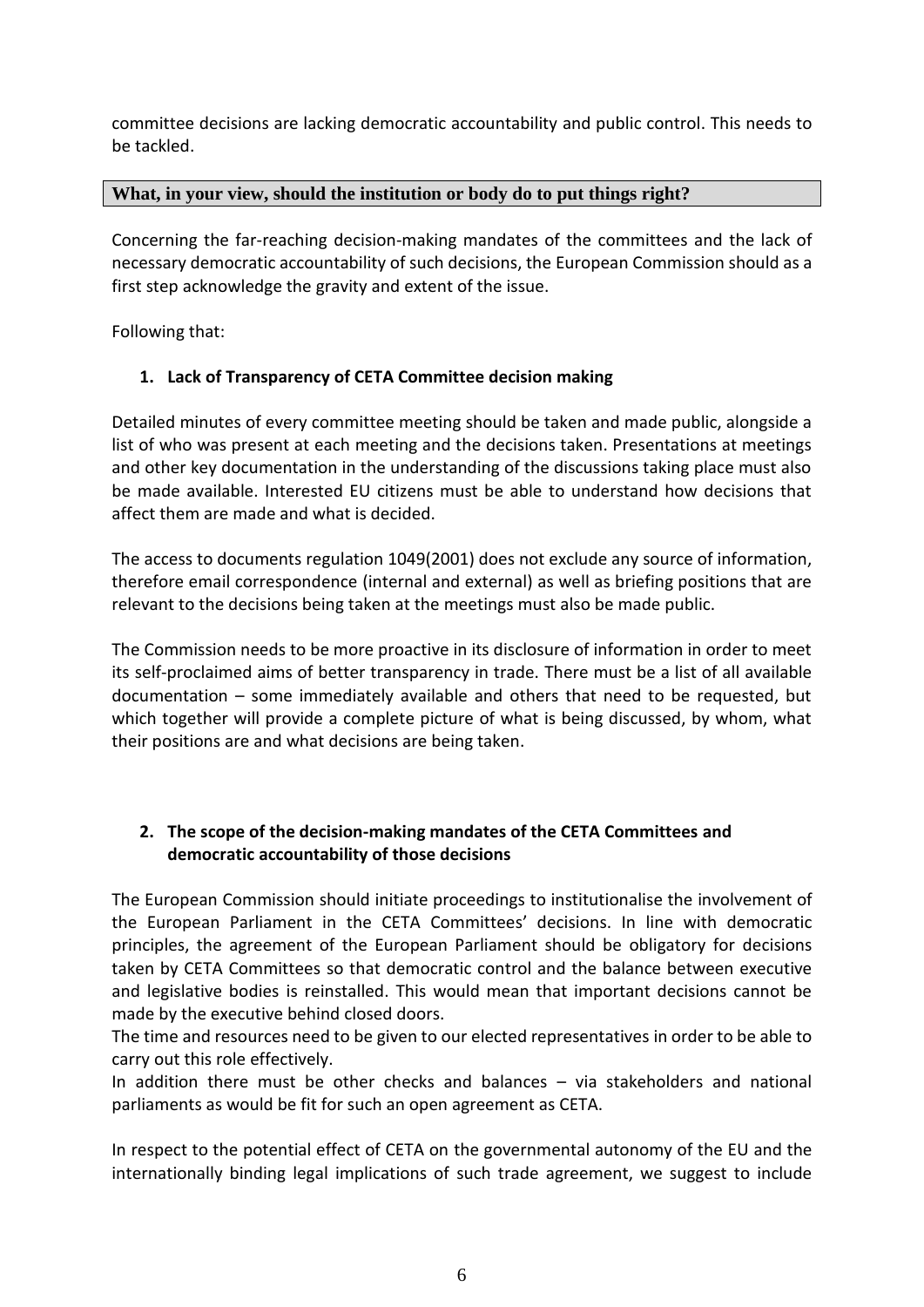expiring dates for the mutual recognition of protection standards like e.g. for pesticides or at least foresee regular review processes.

If far-reaching reforms are not put in place, we need to consider whether trade agreements such as CETA actually can exist in our democracy.

#### **Have you already contacted the EU institution or body concerned in order to obtain redress?**

Yes.

A meeting took place on 20 October 2020 followed by an exchange of e-mails and letters (Annex 1).

We received a legal opinion from Prof. Wolfgang Weiss in February 2021 (Annex 2), and used this as the basis of our first letter to the European Commission (DG Trade).

The European Commission's answer did not address our concerns satisfactorily, which we highlighted in our second letter. As we are still unsatisfied with the responses we are turning to the Ombudsman.

# **Has the object of your complaint already been settled by a court or is it pending before a court?**

There is a constitutional complaint pending before the Federal Constitutional Court in Germany concerning CETA. It is directed against the consent of the German representative in the Council of the European Union to the signing, conclusion and provisional application of the Comprehensive Economic and Trade Agreement between Canada and the European Union or against the German representative in the Council not rejecting these Council decisions. It was filed in August of 2016 (reference number 2 BvR 1823/16).

The aspects "Scope of the decision-making mandates of the CETA Committees" and "Lack of democratic accountability and legitimacy of the decisions of the CETA Committees" play a role in that proceeding. However, the Federal Constitutional Court will examine these points only in connection with an *ultra vires review* or an *identity review*. According to the identity review, the Court examines whether a measure taken by an institution of the European Union has effects which affect the constitutional identity protected by Article 79 (3) of the constitution. In view of the fact that the committees have such broad mandates, it will be necessary to consider that this affects the autonomy of the German Parliament (Bundestag), the democratic structure of legislation and thus an essential element of the state structures guaranteed in Art. 79 Paragraph 3 of the constitution.

Ultra vires review can only be considered if a breach of competences on the part of the European bodies is sufficiently qualified. This is contingent on the act of the authority of the European Union being manifestly in breach of competences and the impugned act leading to